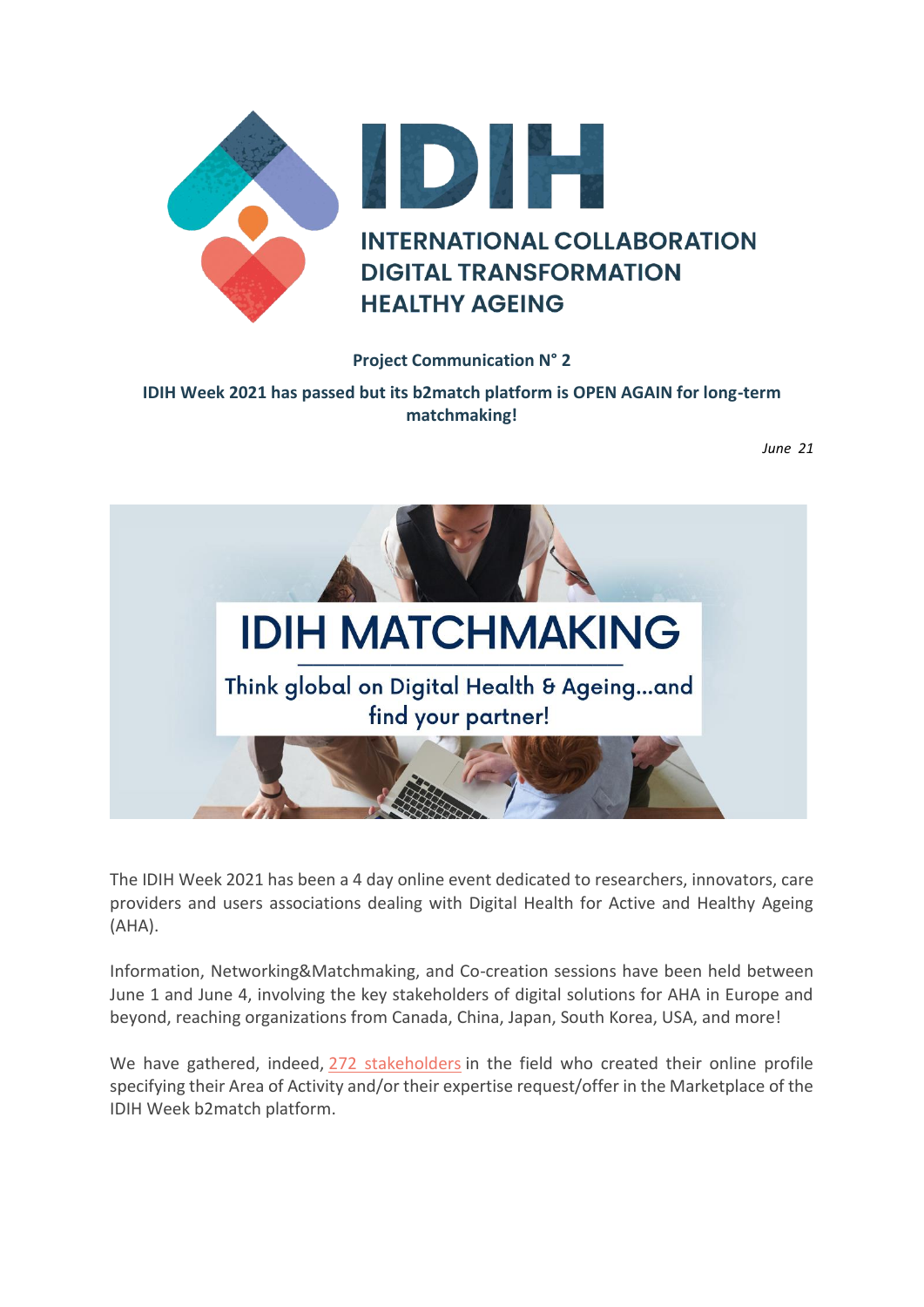

The platform is now OPEN AGAIN as a long-term matchmaking platform! **So, if you are already registered**, you can keep schedule and have meetings with your potential international partners whenever you like until December 31, 2021.

**If you are not registered yet, you can do it at** [https://idih-week-](https://idih-week-2021.b2match.io/signup)[2021.b2match.io/signup](https://idih-week-2021.b2match.io/signup)**,** then – after creating your online (always editable) profile – you will be enabled to browse the [Participants Catalogue](https://idih-week-2021.b2match.io/participants) and the [Marketplace,](https://idih-week-2021.b2match.io/marketplace) and request/accept meetings that can be realized via the platform until December 31, 2021.

**How to schedule and have a meeting? It's easy! Visit** the page B2B| [How it works,](https://idih-week-2021.b2match.io/how-it-works) you will find step-by-step instructions.

**[!] FURTHER GUIDANCE ON HOW TO HAVE B2Bs.** Check [these instructions](https://prod5.assets-cdn.io/event/6354/assets/8376594465-e662fb8f39.pdf) that may help you to access the video conference call directly in the b2match platform.

# **We are delighted to share here some materials, key-highlights and results of the IDIH Week 2021 (June 1 – June 4)!**



## *Info Day | June 1, 2021*

The analysis of funding schemes supporting international cooperation in Digital Health and AHA is part of the activities of the IDIH Consortium and provides findings to inform about **opportunities for projects and initiatives between the EU and the 5 IDIH strategic countries** (China, Canada,

Japan, South Korea, and USA).

These information have been collected in 2 Guidebooks, available here:

- [Guidebook for RDI stakeholders](https://idih-global.eu/wp-content/uploads/2021/05/IDIH_D2.1-Guidebook-for-RDI-stakeholders-1.pdf)
- Guidebook for Care [Providers and Users](https://idih-global.eu/wp-content/uploads/2021/05/IDIH_D4.5-Guidebook-for-care-providers-and-users-1.pdf)

If you want just some tips from the Guidebooks, listen to the **IDIH [podcast](https://open.spotify.com/episode/5gUOx7TnmTWrJGwi5fKKn7?si=o9ap3qB1TVG4L_bIXtIJ8A)**, there you'll find some highlights, besides interviews with experts and policymakers!

During the Info Day, after a briefing on the IDIH project and its latest outcomes, the 2 Guidebooks have been presented by the IDIH Team in detail, providing the participants with an overview of the current funding opportunities there collected. **The full presentation held on June 1 is available** [here](https://prod5.assets-cdn.io/event/6354/assets/8376859982-01a2a0e6dd.pdf)**.**

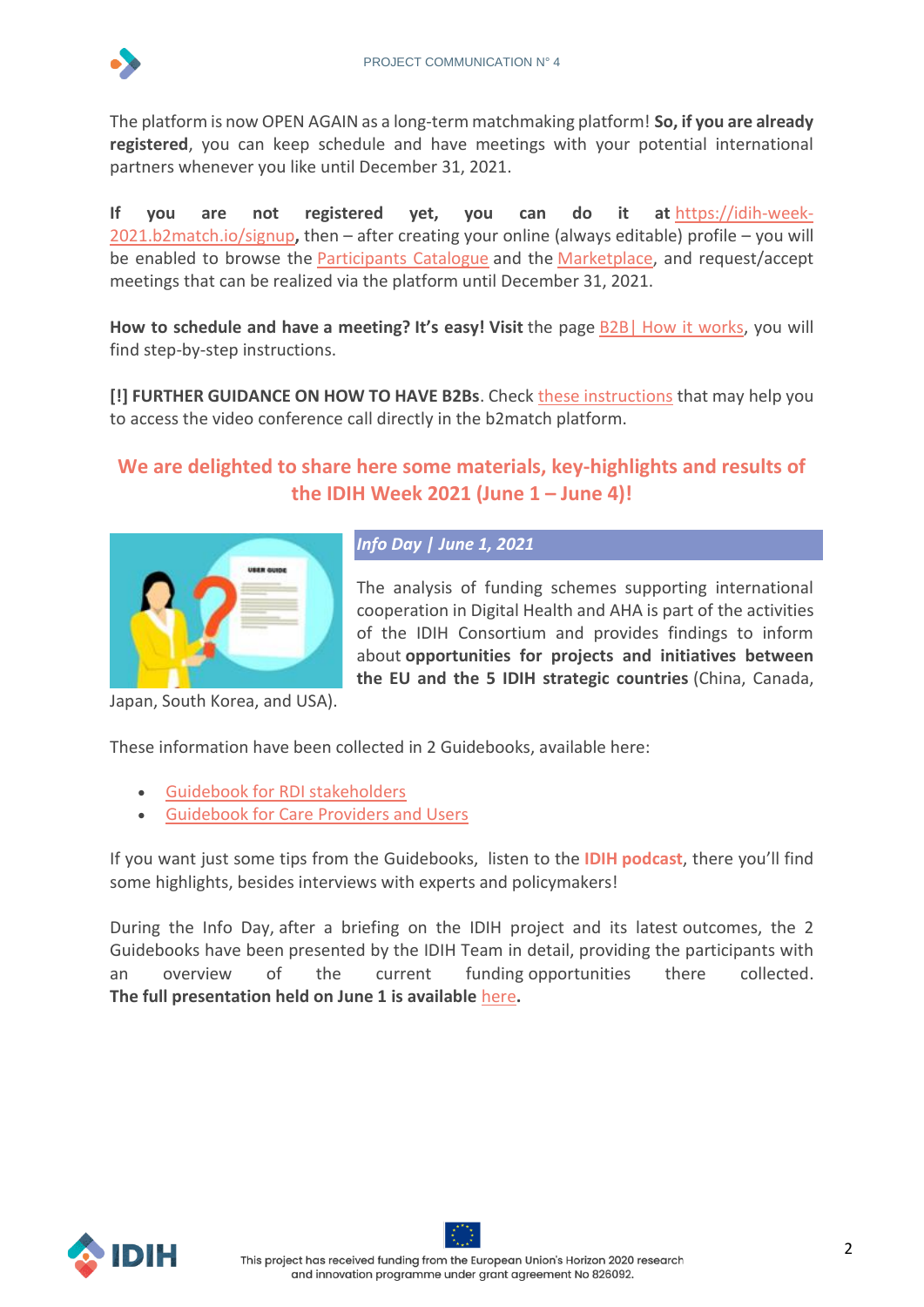



#### *Partnering Days | June 2-3, 2021*

**About June 2 |** This first partnering day has been dedicated to the presentation of the project ideas and expertise of the participants who registered for having a pitch of max. 5 minutes (22 organizations from 6 regions/countries).

**SLIDES PRESENTED AVAILABLE [HERE.](https://prod5.assets-cdn.io/event/6354/assets/8376768025-f698598eb0.pdf)** 

### **Recording of the session is available** [here](http://download.apre.it/IDIHWeekPartneringDay1.mp4)**.**

Extra materials: [video demonstrations](https://prod5.assets-cdn.io/event/6354/assets/8376772440-8a3959f23f.mp4v) not showed on June 2 (Magic Shileds Inc.); full [video by](http://download.apre.it/Hiroko_Sasaki_LIXYS_Japan.mp4)  [Lyxis Co. Ltd.](http://download.apre.it/Hiroko_Sasaki_LIXYS_Japan.mp4)

**About June 3 |** This second partnering day has been dedicated to B2Bs (one-to-one meetings) already scheduled through the use of this platform. 55 meetings have been scheduled and participants met virtually to evaluate potential cooperation, also under the funding programmes presented during the Info Day.



*Innovation Day | June 4th, 2021*

This session has been opened with the presentation of the IDIH Forum and its current results, as part of **a first plenary session** by the project team and the [Experts Groups](https://idih-global.eu/expert-groups/) Chairs. **4 parallel co-creation thematic sessions** has followed, each one dedicated to one of the IDIH Strategic Topic:

- [Preventive care](https://idih-global.eu/expert-groups/expert-group-integrated-care/)
- [Integrated care](https://idih-global.eu/expert-groups/expert-group-independent-and-connected-living/)
- [Independent and connected living](https://idih-global.eu/expert-groups/expert-group-inclusive-living/)

• [Inclusive living](https://idih-global.eu/expert-groups/expert-group-inclusive-living/)

In order to **deepen and integrate the reflection made by IDIH experts on the priorities in the field of Digital Health for Active and Healthy Ageing, that may be suitable for international cooperation,** the 4 parallel sessions represented an occasion to open the discussion to a wider community of international experts outside the project.

The co-creation exercise by the participants has been mainly based on listening in detail the priority topics identified by the IDIH Experts and reacting through:

- **Questions** to the Chairs of the IDIH Experts Groups
- **Feedbacks** to the identified topic priorities (comments in support of the identified priorities, resulting from their expertise)
- **Original contributions** (missing priority topics): new priorities that had not been yet identified by IDIH Experts